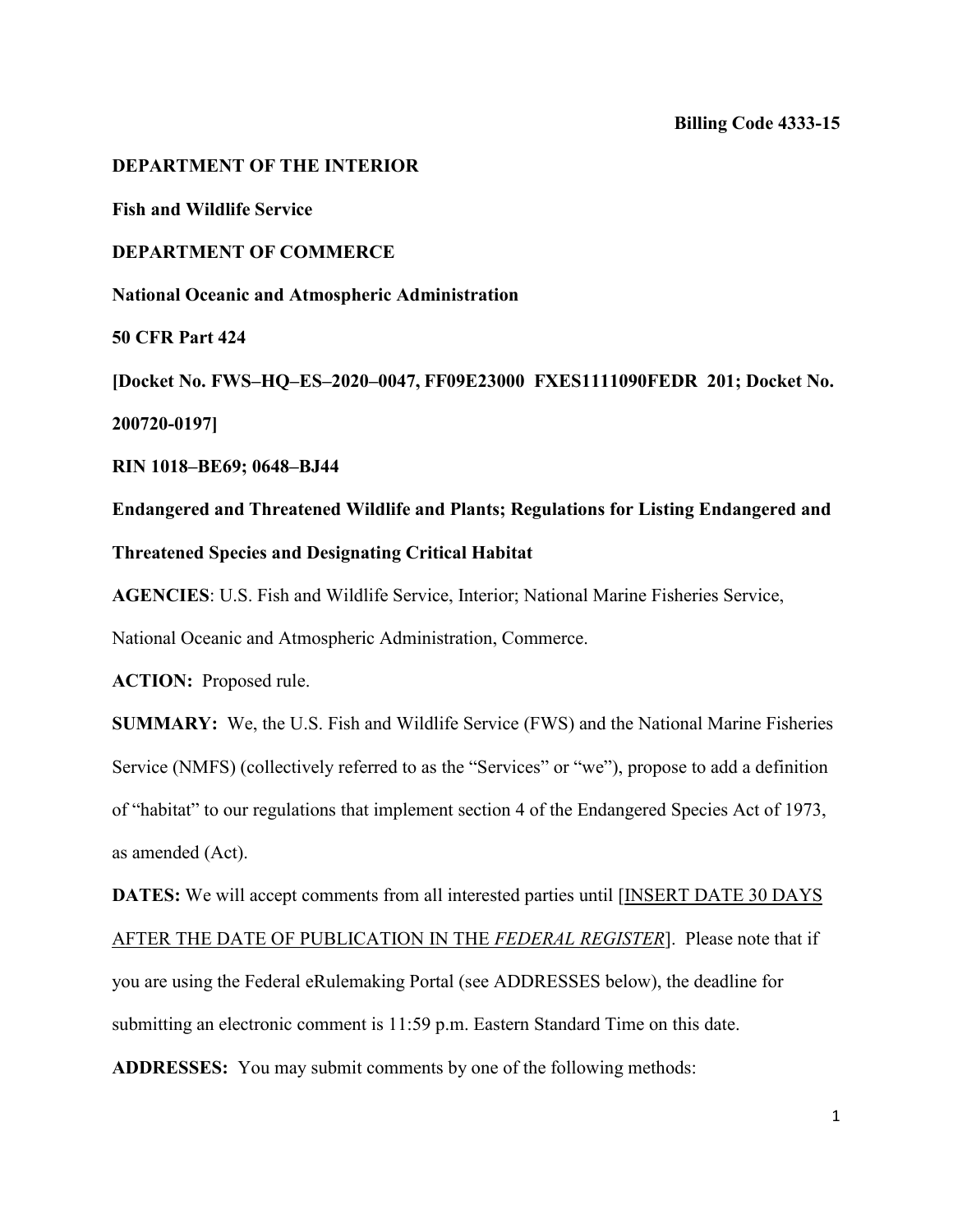(1) *Electronically*: Go to the Federal eRulemaking Portal:

*http://www.regulations.gov*. In the Search box, enter FWS–HQ–ES–2020–0047, which is the docket number for this rulemaking. Then, in the Search panel on the left side of the screen, under the Document Type heading, click on the Proposed Rules link to locate this document. You may submit a comment by clicking on "Comment Now!"

(2) *By hard copy*: Submit by U.S. mail to: Public Comments Processing, Attn: FWS– HQ–ES–2020–0047; U.S. Fish & Wildlife Service, MS: PRB(3W), 5275 Leesburg Pike, Falls Church, VA 22041–3803.

We request that you send comments only by the methods described above. We will post all comments on *http://www.regulations.gov*. This generally means that we will post any personal information you provide us (see Public Comments below for more information).

**FOR FURTHER INFORMATION CONTACT:** Gary Frazer, U.S. Fish and Wildlife Service, Department of the Interior, Washington, D.C. 20240, telephone 202/208-4646; or Samuel D. Rauch, III, National Marine Fisheries Service, Office of Protected Resources, 1315 East-West Highway, Silver Spring, MD 20910, telephone 301/427–8403. If you use a telecommunications device for the deaf (TDD), call the Federal Relay Service (FRS) at 800/877–8339.

### **SUPPLEMENTARY INFORMATION:**

#### **Background**

The Secretaries of the Interior and Commerce (the "Secretaries") share responsibilities for implementing most of the provisions of the Endangered Species Act of 1973, as amended ("Act"; 16 U.S.C. 1531 *et seq*.). Generally, marine and anadromous species are under the jurisdiction of the Secretary of Commerce, and all other species are under the jurisdiction of the Secretary of the Interior. (For ease of reading, we refer to "the Secretary" in this rule, which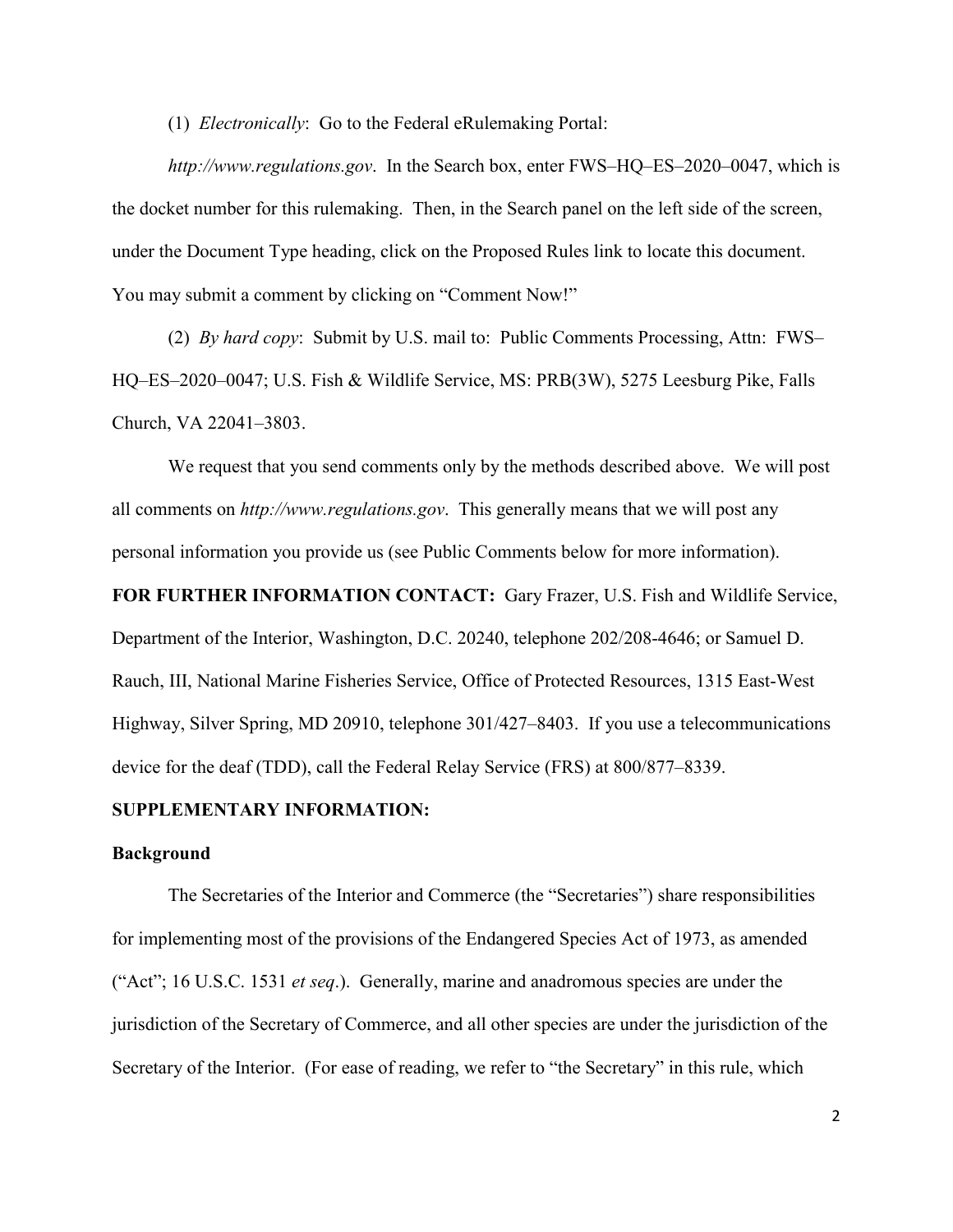could be either the Secretary of the Interior or the Secretary of Commerce.) Authority to administer the Act has been delegated by the Secretary of the Interior to the Director of FWS and by the Secretary of Commerce to the Assistant Administrator for NMFS.

The purposes of the Act are to provide a means to conserve the ecosystems upon which listed species depend, to develop a program for the conservation of listed species, and to achieve the purposes of certain treaties and conventions. 16 U.S.C. 1531(b). Moreover, the Act states that it is the policy of Congress that the Federal Government will seek to conserve threatened and endangered species and use its authorities to further the purposes of the Act. 16 U.S.C.  $1531(c)(1)$ .

One of the tools under the Act to conserve species is the designation of critical habitat. The purpose of critical habitat is to identify the areas that are essential to the species' recovery. In section  $3(5)(A)$  of the Act, Congress defined "critical habitat" as:

(i) The specific areas within the geographical area occupied by the species, at the time it is listed in accordance with the provisions of section 1533 of this title, on which are found those physical or biological features (I) essential to the conservation of the species and (II) which may require special management considerations or protection; and

(ii) specific areas outside the geographical area occupied by the species at the time it is listed in accordance with the provisions of section 1533 of this title, upon a determination by the Secretary that such areas are essential for the conservation of the species.

### 16 U.S.C. 1532(5)(A).

Our existing implementing regulations at 50 CFR 424.02 set forth relevant definitions pertaining to listing species under the Act and designating critical habitat.

#### **Proposed Regulatory Revisions**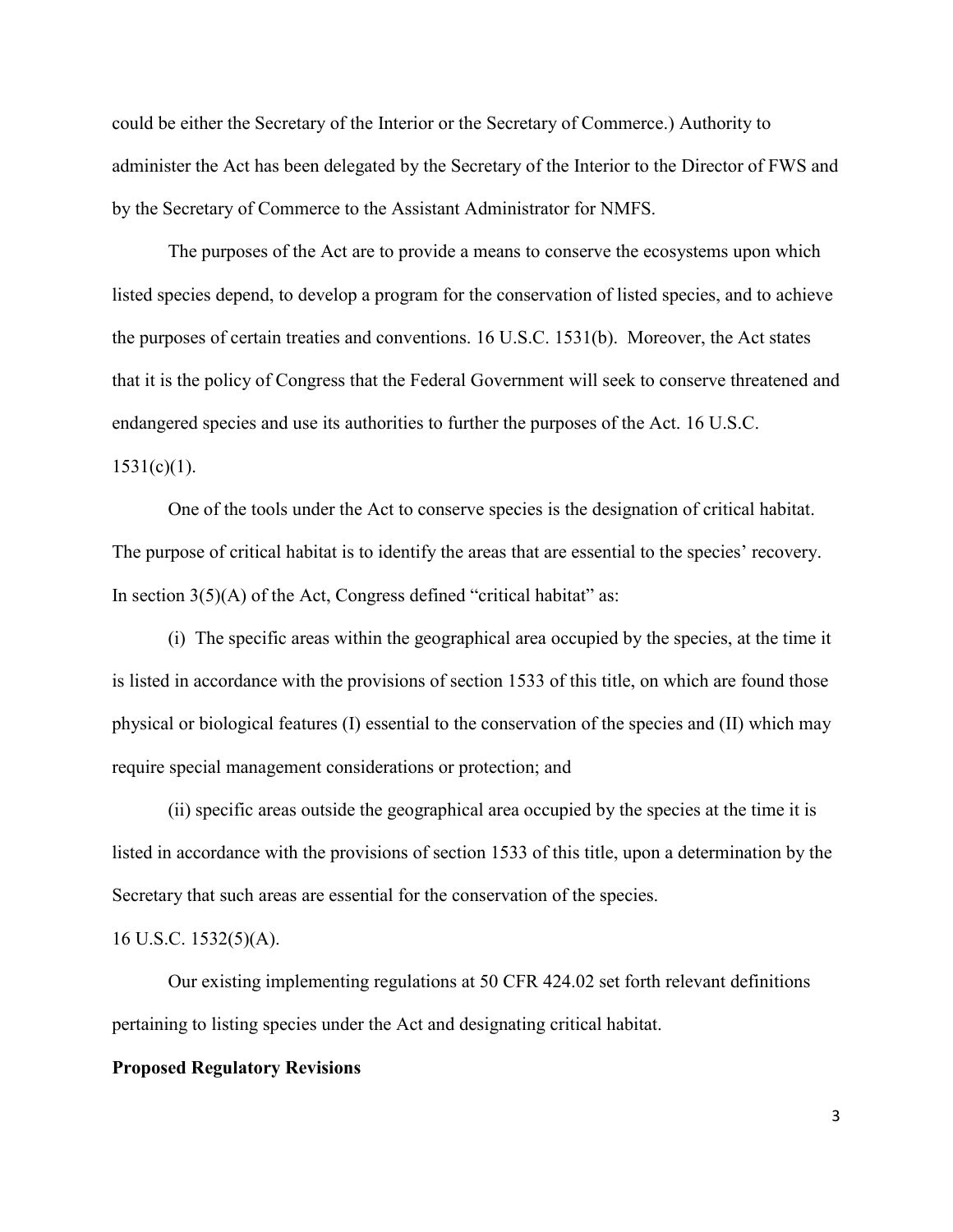We are proposing a regulatory definition of "habitat," as that term is used in the context of critical habitat designations under the Act. The Act defines "critical habitat" in Section  $3(5)(A)$ , establishing separate criteria depending on whether the relevant area is within or outside of the geographical area occupied by the species at the time of listing, but does not define the broader term "habitat." *See* 16 U.S.C. 1532(5)(A). Nor have the Services previously adopted a definition of the term "habitat" through regulations or policy; rather, we have traditionally applied the criteria from the definition of "critical habitat" based on the implicit premise that any specific area satisfying that definition was habitat.

However, the Supreme Court recently held that an area must logically be "habitat" in order for that area to meet the narrower category of "critical habitat" as defined in the Act, regardless of whether that area is occupied or unoccupied. *Weyerhaeuser Co.* v *U.S. FWS*, 139 S. Ct. 361 (2018). The Court stated: "Section 4(a)(3)(A)(i) does not authorize the Secretary to designate [an] area as critical habitat unless it is also habitat for the species." 139 S. Ct. at 368. Given this holding in the Supreme Court's opinion in *Weyerhaeuser*, we are proposing to add a regulatory definition of "habitat." We took an initial step to address the Supreme Court's decision in *Weyerhaeuser* in our recent revisions to the implementing regulations governing designation of critical habitat (at 50 CFR 424.12). In those revisions, the Services made some modifications to the regulatory requirements that must be met for areas outside the geographical area occupied at the time of listing to be considered "essential for the conservation of the species" (which is the standard that an unoccupied area must meet to be considered "critical habitat"). Because the factual situation at issue before the Supreme Court involved unoccupied areas, it made sense to address that aspect of our regulations first. However, we noted that we were not attempting to define "habitat" in those revisions, but instead were considering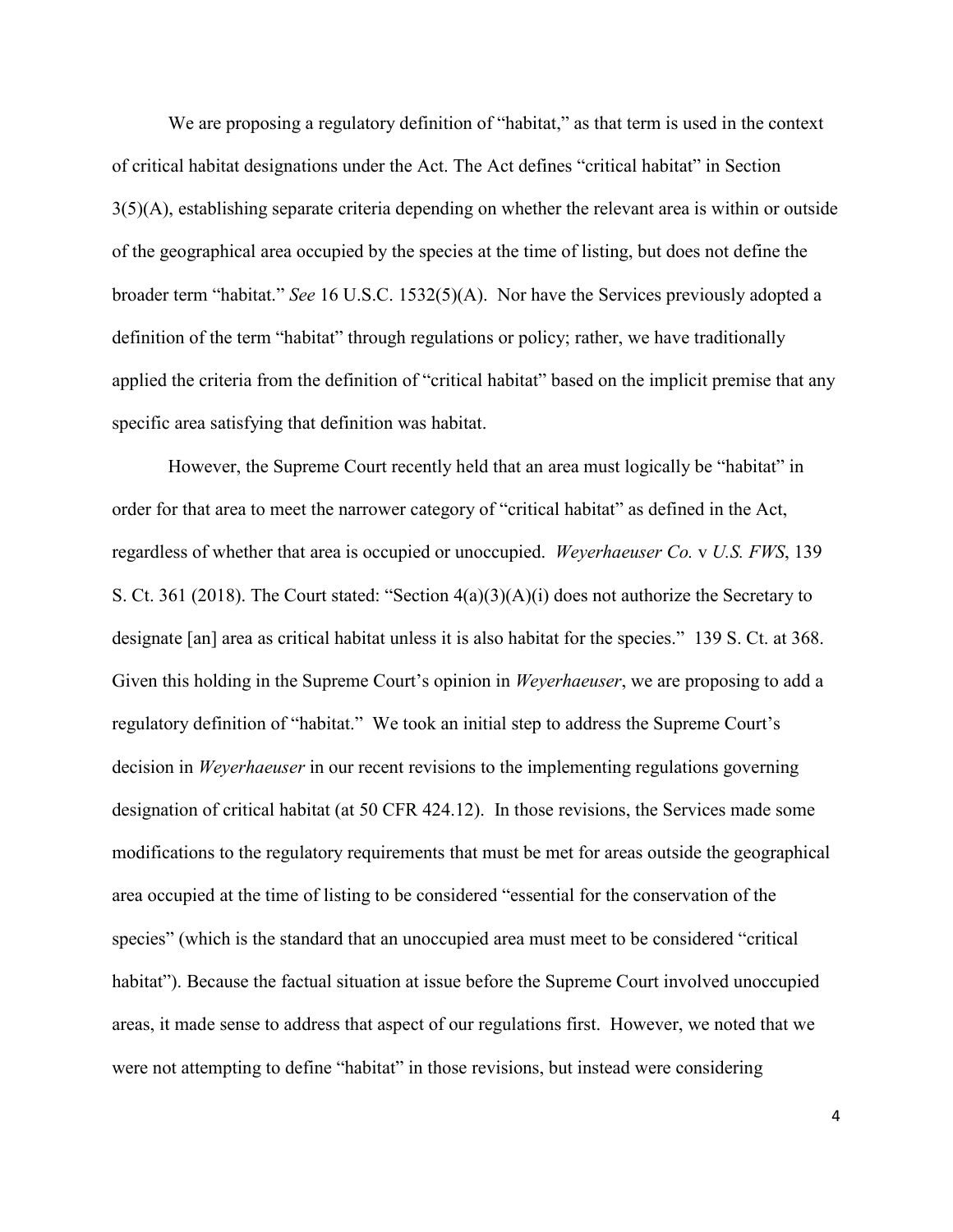developing such a definition through separate rulemaking. We now undertake that task in order to provide transparency, clarity, and consistency for stakeholders.

Under the text and logic of the statute, the definition of "habitat" must inherently be broader than the statutory definition of "critical habitat." To give effect to all of section 3(5)(A), the definition of "habitat" we propose is broad enough to include both occupied critical habitat and unoccupied critical habitat, because the statute defines "critical habitat" to include both occupied and unoccupied areas.

#### *Definition of Habitat*

We propose to add the following definition of the term "habitat" to  $\S$  424.02.

The physical places that individuals of a species depend upon to carry out one or more life processes. Habitat includes areas with existing attributes that have the capacity to support individuals of the species.

In addition, we have provided, and solicit comment on, an alternative definition of "habitat" as follows:

The physical places that individuals of a species use to carry out one or more life processes. Habitat includes areas where individuals of the species do not presently exist but have the capacity to support such individuals, only where the necessary attributes to support the species presently exist.

We solicit comment on these definitions, in particular on whether "depend upon" in the proposed definition sufficiently differentiates areas that could be considered habitat, or whether "use" better describes the relationship between a species and its habitat. We also solicit comment on the second sentence of the alternative definition. Though it is similar to the second sentence of the proposed definition, it expressly limits unoccupied habitat for a species to areas "where the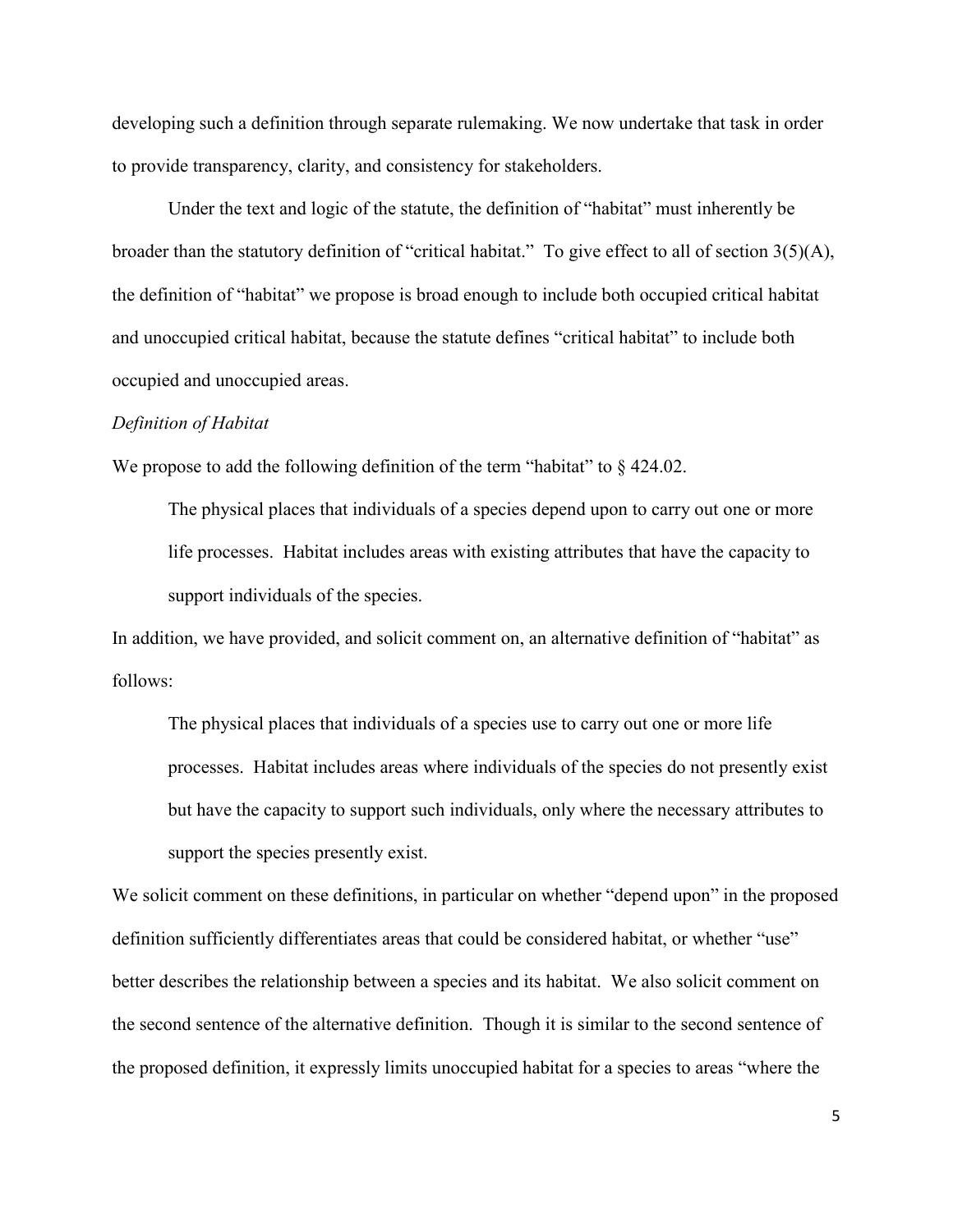necessary attributes to support the species *presently* exist," and explicitly excludes areas that have no present capacity to support individuals of the species. We invite comment on whether either definition is too broad or too narrow or is otherwise proper or improper, and on whether other formulations of a definition of "habitat" would be preferable to either of the two definitions, including formulations that incorporate various aspects of these two definitions.

The proposed definition<sup>[1](#page-5-0)</sup> reflects the principle that a species' habitat is based on its particular ecology. In developing this particular definition of habitat, we reviewed many definitions of habitat from the ecological literature; however, no pre-existing definition was adequate to address the particular regulatory framework that we are implementing. Therefore, we incorporated useful concepts from the literature to the extent appropriate and added concepts based on our decades of expertise so as to define the term "habitat" in a manner that would be sufficiently broad to fully encompass both the occupied and unoccupied prongs of the definition of "critical habitat" in the Act. In particular, the proposed definition is written so as to include unoccupied habitat, whereas many of the definitions in the ecological literature that we reviewed did not appear to consider unoccupied areas. While we have intentionally refrained from using within this proposed regulatory definition of "habitat" terms of art from other definitions in the Act to avoid potential confusion, including the phrase "physical or biological features" from the definition of "critical habitat," we propose "existing attributes" to include, but not be limited to, such "physical or biological features." We invite comment on this issue, including whether the

 $\overline{a}$ 

<span id="page-5-0"></span><sup>&</sup>lt;sup>1</sup> We believe that the following discussion of the proposed definition applies generally to both the main definition and the alternative definition described above. Nonetheless, we invite comment on whether any aspects of this discussion apply more to one definition than to the other definition. We also invite comment on the significance of any such differences.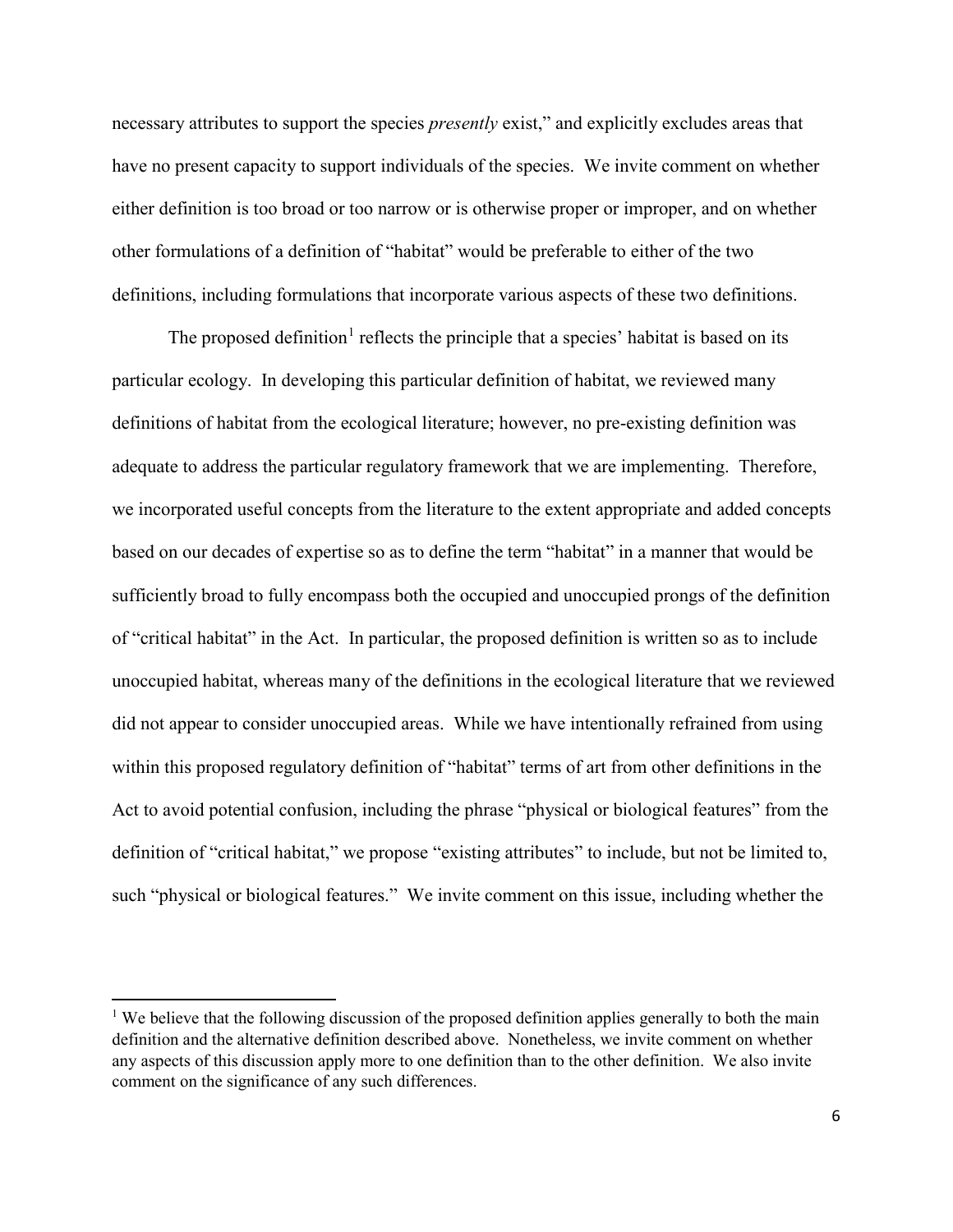words "existing attributes" are appropriate to include and whether they warrant further clarification or change or should be differently or further defined or explained.

The Services are responsible for a vast array of species, including freshwater vertebrates and invertebrates; terrestrial plants and animals; and marine fish, marine mammals, turtles, and corals. Because of this diversity, the definition of the term "habitat" must be somewhat generic to accommodate the wide variety of abiotic or biotic attributes species need to carry out their life processes. Habitat contains food, water, cover, or space that individuals of a species depend upon to carry out one or more of their life processes.

 Seasonally or intermittently used areas also constitute habitat for various species and may include reproductive habitat, nursery habitat, dispersal habitat, migration habitat, and overwintering habitat. For example, a terrestrial mammal may need a particular space for denning at a certain time of the year separate from areas needed for feeding. We would consider both the seasonally used breeding areas and the feeding areas to be habitat for this species. In other instances, species' habitat may be variable, both temporally and spatially, such as beach overwash areas, early-successional riparian communities, or riverine sandbars. For example, the sand bars that interior least terns use in a river may develop during particular times of the year correlating to changes in flow rates of a stream or river system. Although we are not able to predict exactly where within the river sand bars will form, we know they will form within that general setting and their precise location will likely change from year to year. In this case, the particular stream reach in which the sand bars are known to periodically form constitutes "habitat" for the tern.

In proposing to establish this definition, we do not intend to create a new procedural step that would need to be undertaken prior to designating critical habitat in every case. We expect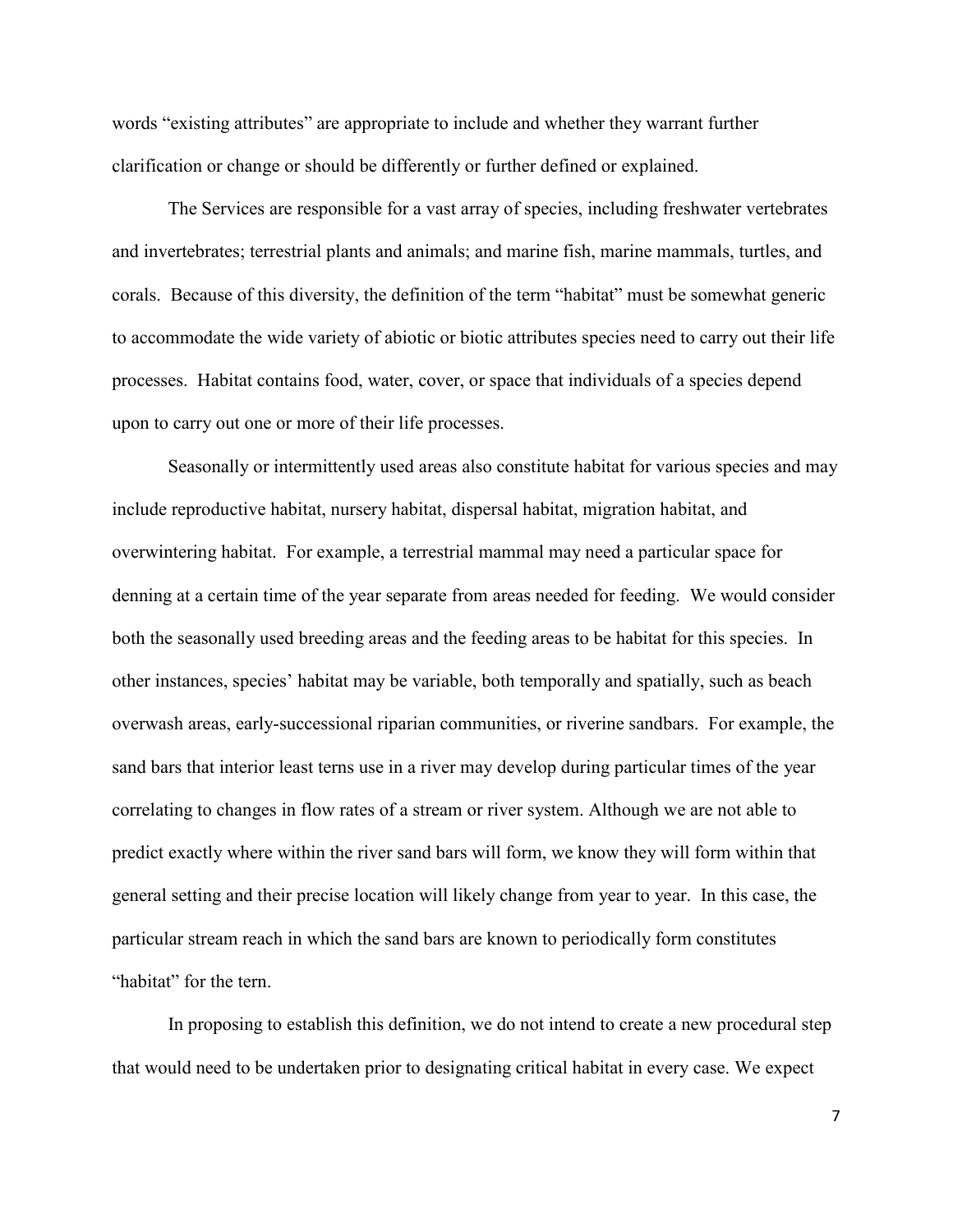that in the vast majority of cases that would be unnecessary, in light of the specific criteria of the statutory definition of "critical habitat" coupled with the changes recently finalized at 50 CFR 424.12. Specifically, we interpret the statutory definition of "critical habitat," as it applies to occupied habitat, to inherently verify that an area meeting that definition is "habitat." By application of the statutory definition, such an area is by definition part of the species' occupied range at the time of listing and contains one or more of the essential physical or biological features. In those fewer cases where unoccupied habitat is at issue, we would consider any questions raised as to whether the area is "habitat" in the context of the new regulatory requirements at  $\S$  424.12(b)(2) and document the determination whether the area is habitat. In this way, the proposed regulatory definition of "habitat" would not impose any additional procedural steps or change in how we designate critical habitat, but would instead serve as a regulatory standard to help ensure that unoccupied areas that we designate as critical habitat are "habitat" for the species and are defensible as such. With the addition of the regulatory definition of "habitat," the process of designating critical habitat will remain efficient by limiting the need to evaluate whether an area is "habitat" to only those cases where genuine questions exist.

In proposing the specific definition in this rule and setting out the accompanying clarifying discussion in this preamble, the Services are proposing prospective standards only. Nothing in this proposed regulation is intended to require that any previously finalized critical habitat designations (i.e., designations that were made final on or before the date on which this rule becomes effective) be reevaluated on the basis of any final revisions to this proposed rule.

# **Public Comments**

We solicit comment on all aspects of this proposal, including whether any other language should be included in or excluded from the final definition to be set forth in our regulations and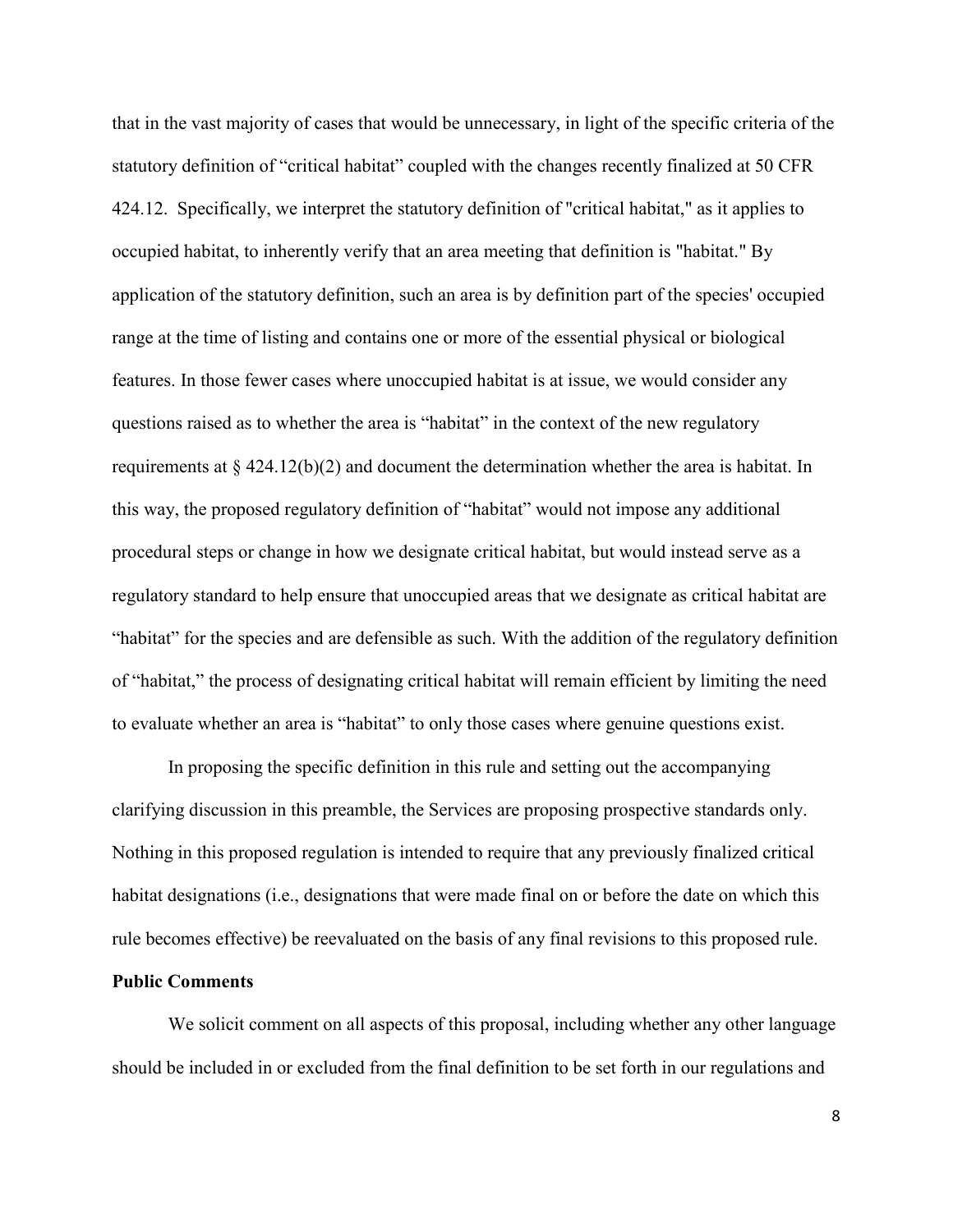whether the main and alternative definitions have (or do not have) implications for the use of the term "habitat" as it appears in other provisions of the Act.

You may submit your comments and materials concerning the proposed rule by one of the methods listed in **ADDRESSES**. Comments must be submitted to http://www.regulations.gov before 11:59 p.m. (Eastern Time) on the date specified in **DATES**. We will not consider mailed comments that are not postmarked by the date specified in **DATES**.

We will post your entire comment—including your personal identifying information—on http://www.regulations.gov. If you provide personal identifying information in your comment, you may request at the top of your document that we withhold this information from public review. However, we cannot guarantee that we will be able to do so. Comments and materials we receive, as well as supporting documentation we used in preparing this proposed rule, will be available for public inspection on *http://www.regulations.gov*.

#### **Required Determinations**

#### *Regulatory Planning and Review—Executive Orders 12866 and 13563*

Executive Order 12866 provides that the Office of Information and Regulatory Affairs (OIRA) in the Office of Management and Budget will review all significant rules. OIRA has determined that this rule is significant.

 Executive Order 13563 reaffirms the principles of E.O. 12866 while calling for improvements in the nation's regulatory system to promote predictability, to reduce uncertainty, and to use the best, most innovative, and least burdensome tools for achieving regulatory ends. The executive order directs agencies to consider regulatory approaches that reduce burdens and maintain flexibility and freedom of choice for the public where these approaches are relevant, feasible, and consistent with regulatory objectives. E.O. 13563 emphasizes further that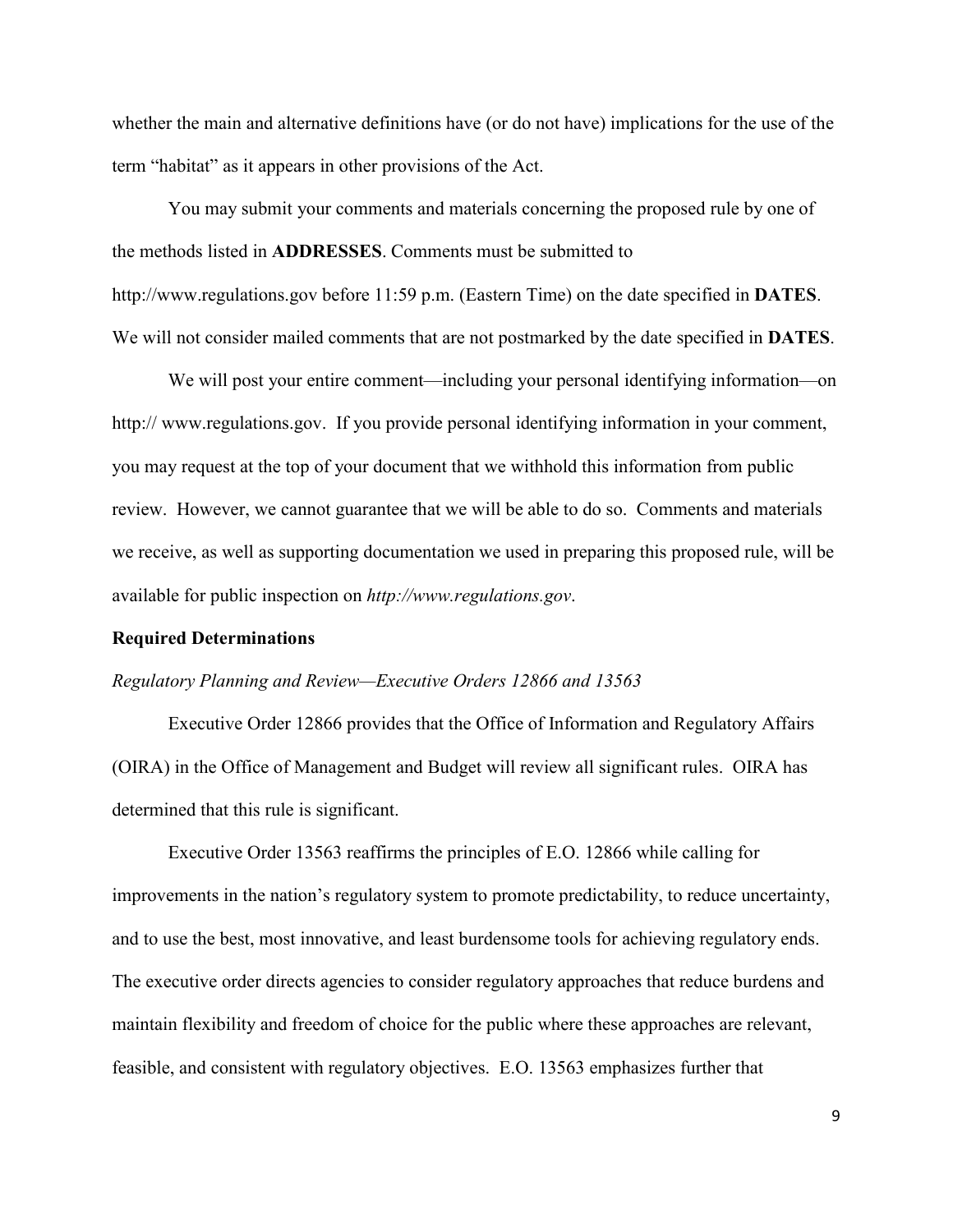regulations must be based on the best available science and that the rulemaking process must allow for public participation and an open exchange of ideas. We have developed this rule in a manner consistent with these requirements. This proposed rule is consistent with Executive Order 13563, and in particular with the requirement of retrospective analysis of existing rules, designed "to make the agency's regulatory program more effective or less burdensome in achieving the regulatory objectives."

#### *Executive Order 13771*

This proposed rule is an Executive Order 13771 "other" action.

#### *Regulatory Flexibility Act*

Under the Regulatory Flexibility Act (as amended by the Small Business Regulatory Enforcement Fairness Act (SBREFA) of 1996; 5 U.S.C. 601 *et seq*.), whenever a Federal agency is required to publish a notice of rulemaking for any proposed or final rule, it must prepare, and make available for public comment, a regulatory flexibility analysis that describes the effect of the rule on small entities (*i.e*., small businesses, small organizations, and small government jurisdictions). However, no regulatory flexibility analysis is required if the head of an agency, or his designee, certifies that the rule will not have a significant economic impact on a substantial number of small entities. SBREFA amended the Regulatory Flexibility Act to require Federal agencies to provide a statement of the factual basis for certifying that a rule will not have a significant economic impact on a substantial number of small entities. We certify that, if adopted as proposed, this proposed rule would not have a significant economic effect on a substantial number of small entities. The following discussion explains our rationale.

This rulemaking implements applicable Supreme Court case law and revises and clarifies procedures for NMFS and FWS regarding designating critical habitat under the Endangered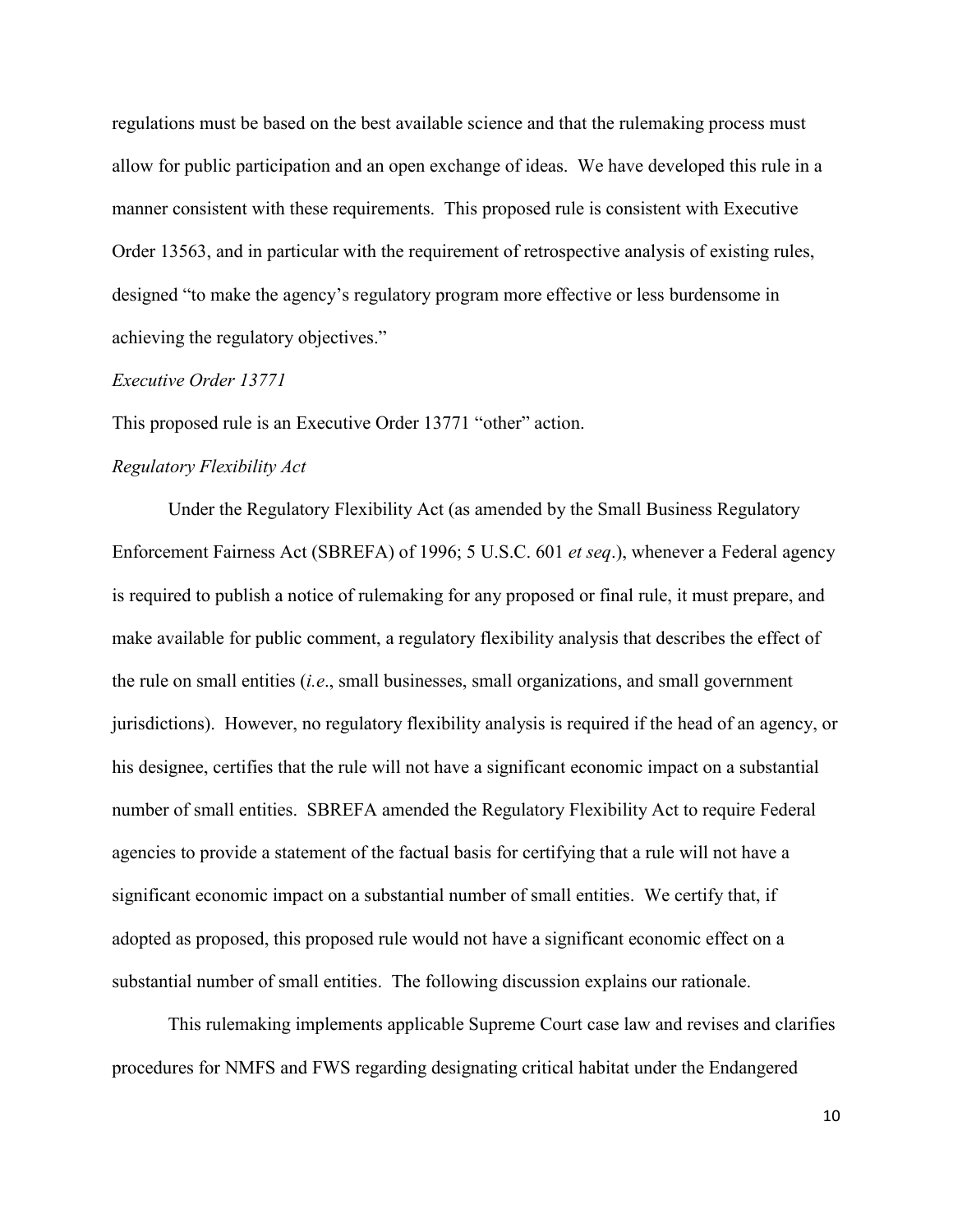Species Act to reflect agency experience and, with minor changes, codifies current agency practices. The proposed changes to these regulations do not alter the reach of designations of critical habitat.

NMFS and FWS are the only entities that are directly affected by this rule because we are the only entities that designate critical habitat under the Endangered Species Act. No external entities, including any small businesses, small organizations, or small governments, will experience any economic impacts from this rule.

#### *Unfunded Mandates Reform Act (2 U.S.C. 1501 et seq.)*

In accordance with the Unfunded Mandates Reform Act (2 U.S.C. 1501 *et seq*.):

 (a) On the basis of information contained in the Regulatory Flexibility Act section above, this proposed rule would not "significantly or uniquely" affect small governments. We have determined and certify pursuant to the Unfunded Mandates Reform Act, 2 U.S.C. 1502, that this rule would not impose a cost of \$100 million or more in any given year on local or State governments or private entities. A Small Government Agency Plan is not required. As explained above, small governments would not be affected because the proposed rule would not place additional requirements on any city, county, or other local municipalities.

(b) This proposed rule would not produce a Federal mandate on State, local, or tribal governments or the private sector of \$100 million or greater in any year; that is, this proposed rule is not a "significant regulatory action"' under the Unfunded Mandates Reform Act. This proposed rule would impose no obligations on State, local, or tribal governments.

### *Takings (E.O. 12630)*

In accordance with Executive Order 12630, this proposed rule would not have significant takings implications. This proposed rule would not directly affect private property, nor would it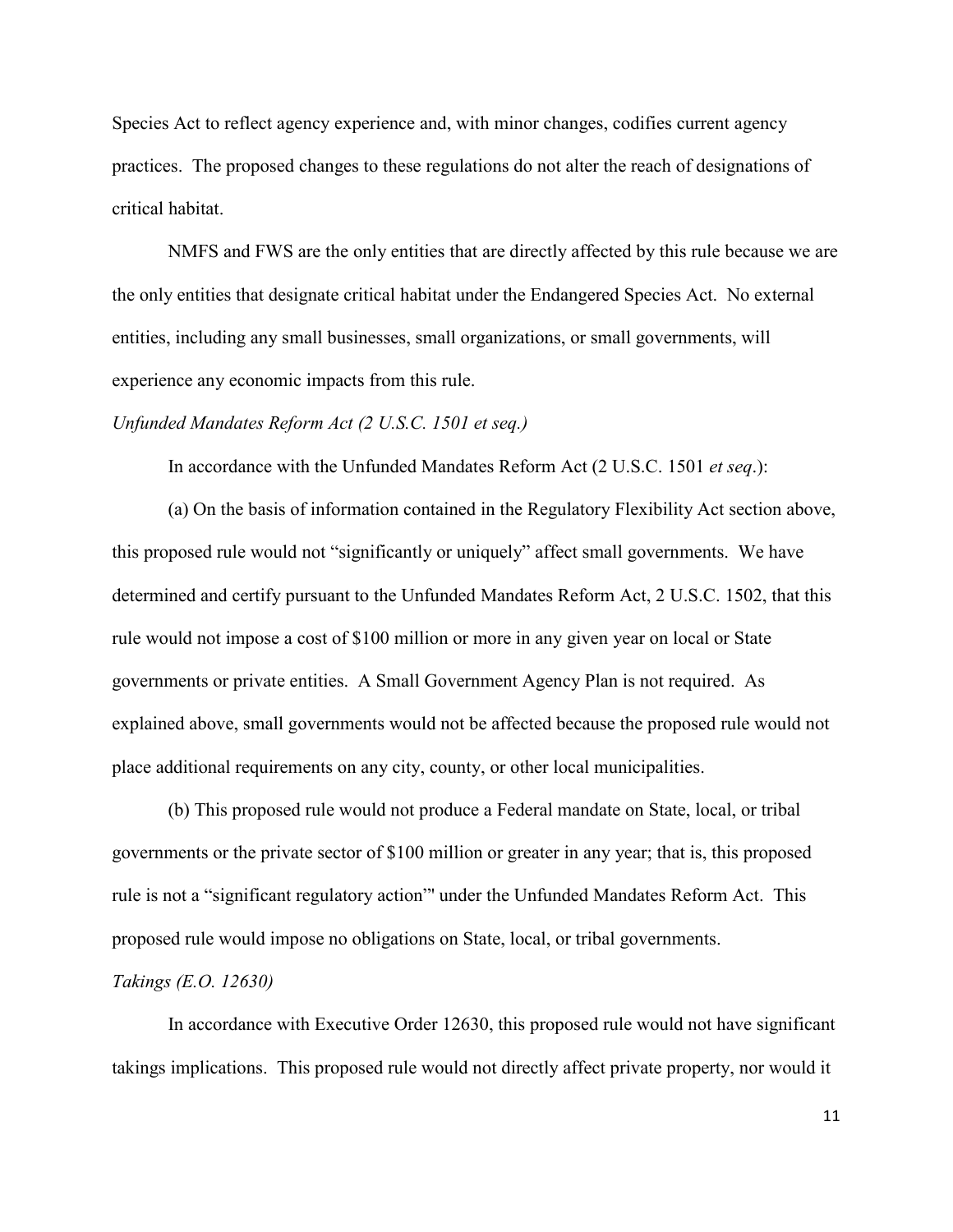cause a physical or regulatory taking. It would not result in a physical taking because it would not effectively compel a property owner to suffer a physical invasion of property. Further, the proposed rule would not result in a regulatory taking because it would not deny all economically beneficial or productive use of the land or aquatic resources and it would substantially advance a legitimate government interest (conservation and recovery of endangered species and threatened species) and would not present a barrier to all reasonable and expected beneficial use of private property.

### *Federalism (E.O. 13132)*

In accordance with Executive Order 13132, we have considered whether this proposed rule would have significant Federalism effects and have determined that a federalism summary impact statement is not required. This proposed rule pertains only to designation of critical habitat under the Endangered Species Act, and would not have substantial direct effects on the States, on the relationship between the Federal Government and the States, or on the distribution of power and responsibilities among the various levels of government.

#### *Civil Justice Reform (E.O. 12988)*

This proposed rule does not unduly burden the judicial system and meets the applicable standards provided in sections 3(a) and 3(b)(2) of Executive Order 12988. This proposed rule pertains only to designation of critical habitat under the Endangered Species Act. *Government-to-Government Relationship with Tribes*

In accordance with Executive Order 13175, "Consultation and Coordination with Indian Tribal Governments," the Department of the Interior's manual at 512 DM 2, and the Department of Commerce (DOC) Tribal Consultation and Coordination Policy (May 21, 2013), DOC Departmental Administrative Order (DAO) 218–8 (April 2012), and NOAA Administrative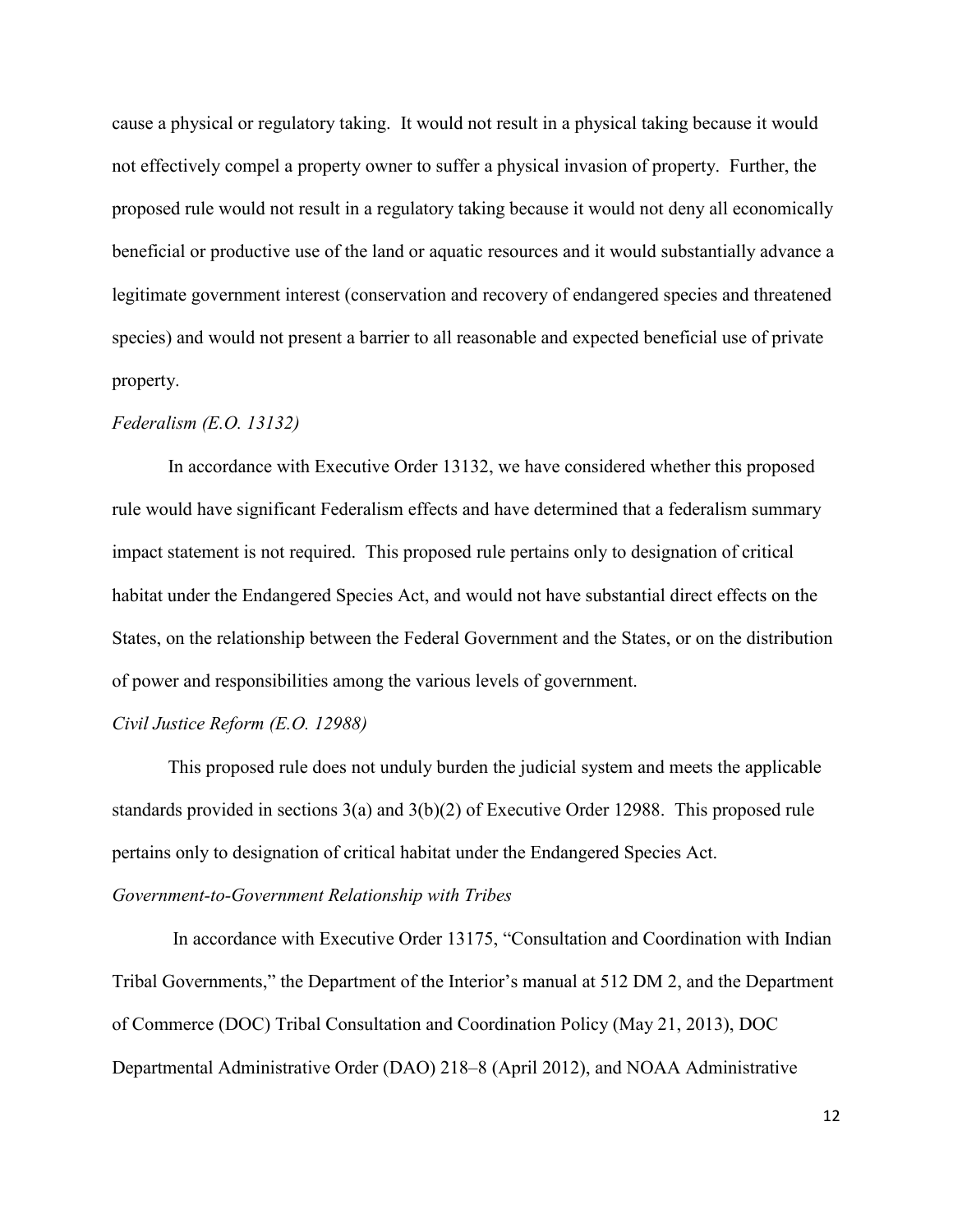Order (NAO) 218–8 (April 2012), we are considering possible effects of this proposed rule on federally recognized Indian Tribes. The Services have reached a preliminary conclusion that the changes to these implementing regulations are general in nature and do not directly affect specific species or Tribal lands. These regulations clarify the processes for designating critical habitat and directly affect only the Services. With or without these regulatory revisions, the Services would be obligated to continue to designate critical habitat based on the best available data. Therefore, we conclude that these regulations do not have "tribal implications" under Section 1(a) of E.O. 13175, and therefore formal government-to-government consultation is not required by E.O. 13175 and related policies of the Departments of Commerce and Interior. We will continue to collaborate with Tribes on issues related to federally listed species and their habitats and work with them as we implement the provisions of the Act. *See* Joint Secretarial Order 3206 ("American Indian Tribal Rights, Federal-Tribal Trust Responsibilities, and the Endangered Species Act", June 5, 1997).

### *Paperwork Reduction Act*

This proposed rule does not contain any new collections of information that require approval by the OMB under the Paperwork Reduction Act. This proposed rule will not impose recordkeeping or reporting requirements on State, local, or Tribal governments, individuals, businesses, or organizations. An agency may not conduct or sponsor, and a person is not required to respond to, a collection of information unless it displays a currently valid OMB control number.

### *National Environmental Policy Act*

We are analyzing this proposed regulation in accordance with the criteria of the National Environmental Policy Act (NEPA), the Department of the Interior regulations on Implementation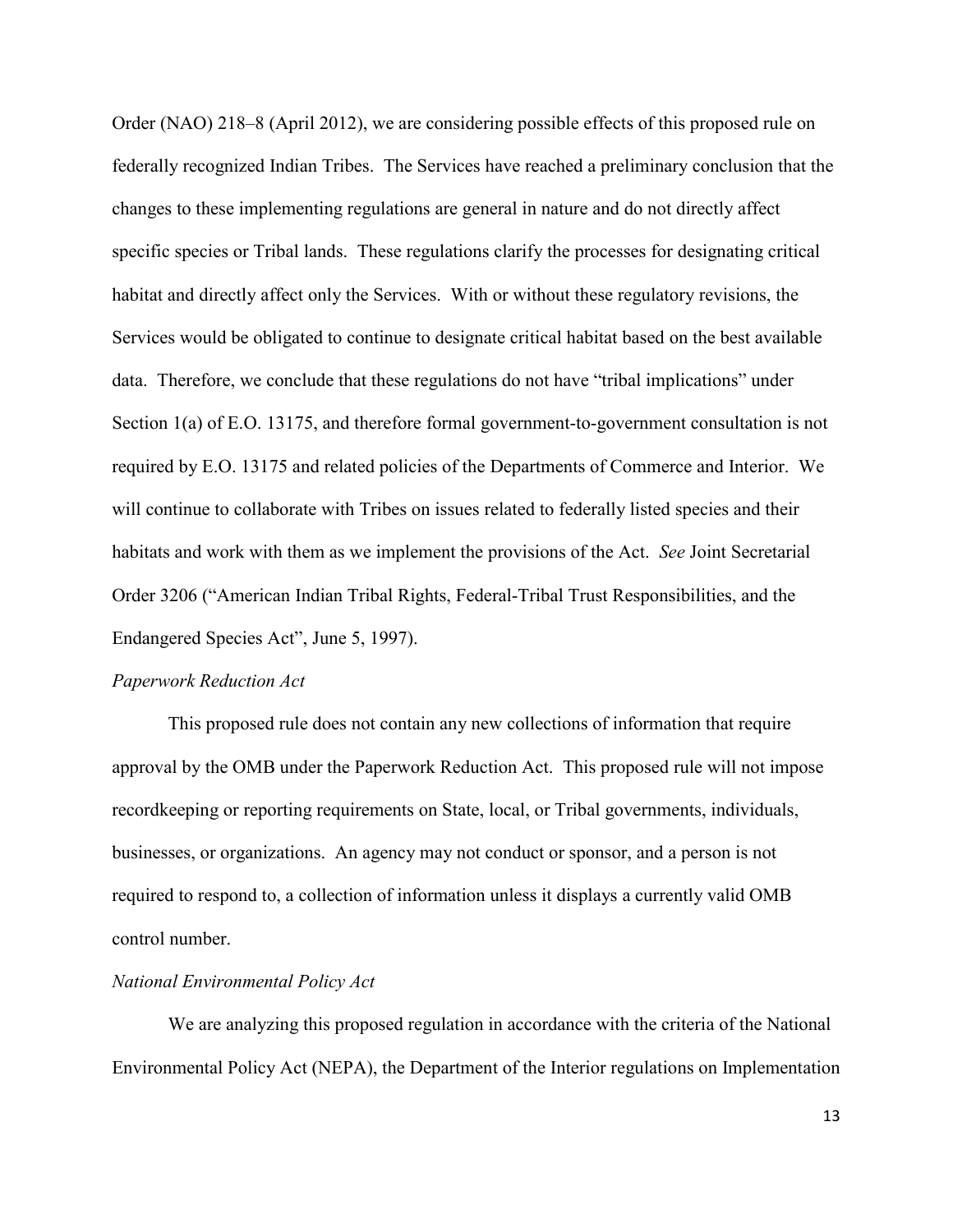of the National Environmental Policy Act (43 CFR 46.10–46.450), the Department of the Interior Manual (516 DM 8), the NOAA Administrative Order 216–6A, and the NOAA Companion Manual (CM), "Policy and Procedures for Compliance with the National Environmental Policy Act and Related Authorities" (effective January 13, 2017). This rulemaking responds to recent Supreme Court case law.

As a result, we anticipate that the categorical exclusion found at 43 CFR 46.210(i) applies to the proposed regulation changes. At 43 CFR 46.210(i), the Department of the Interior has found that the following category of actions would not individually or cumulatively have a significant effect on the human environment and are, therefore, categorically excluded from the requirement for completion of an environmental assessment or environmental impact statement: "Policies, directives, regulations, and guidelines: that are of an administrative, financial, legal, technical, or procedural nature."

NOAA's NEPA procedures include a similar categorical exclusion for "preparation of policy directives, rules, regulations, and guidelines of an administrative, financial, legal, technical, or procedural nature." (Categorical Exclusion G7, at CM Appendix E).

We are continuing to consider the extent to which this proposed regulation may have a significant impact on the human environment or fall within one of the categorical exclusions for actions that have no individual or cumulative effect on the quality of the human environment. We invite the public to comment on these or any other aspects of NEPA analyses needed for these revisions. We will complete our analysis in accordance with applicable NEPA regulations before finalizing this regulation.

*Energy Supply, Distribution or Use (E.O. 13211)*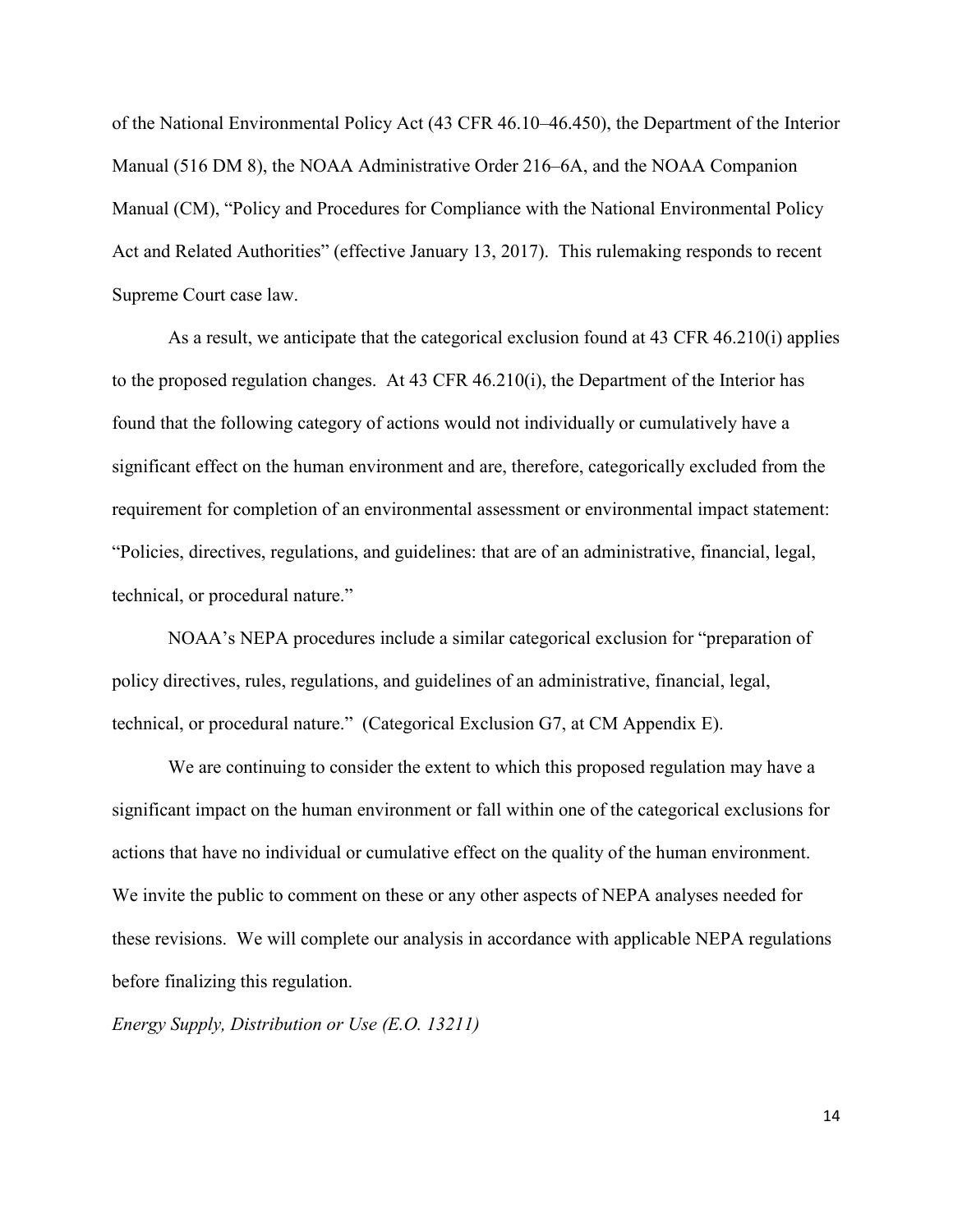Executive Order 13211 requires agencies to prepare Statements of Energy Effects when undertaking certain actions. The proposed revised regulations are not expected to affect energy supplies, distribution, and use. Therefore, this action is a not a significant energy action, and no Statement of Energy Effects is required.

### *Clarity of the Rule*

We are required by Executive Orders 12866 and 12988 and by the Presidential

Memorandum of June 1, 1998, to write all rules in plain language. This means that each rule we publish must:

- (1) Be logically organized;
- (2) Use the active voice to address readers directly;
- (3) Use clear language rather than jargon;
- (4) Be divided into short sections and sentences; and
- (5) Use lists and tables wherever possible.

 If you believe that we have not met these requirements, send us comments by one of the methods listed in **ADDRESSES**. To better help us revise the rule, your comments should be as specific as possible.

### **Authority**

We issue this proposed rule under the authority of the Endangered Species Act, as amended (16 U.S.C. 1531 *et seq*).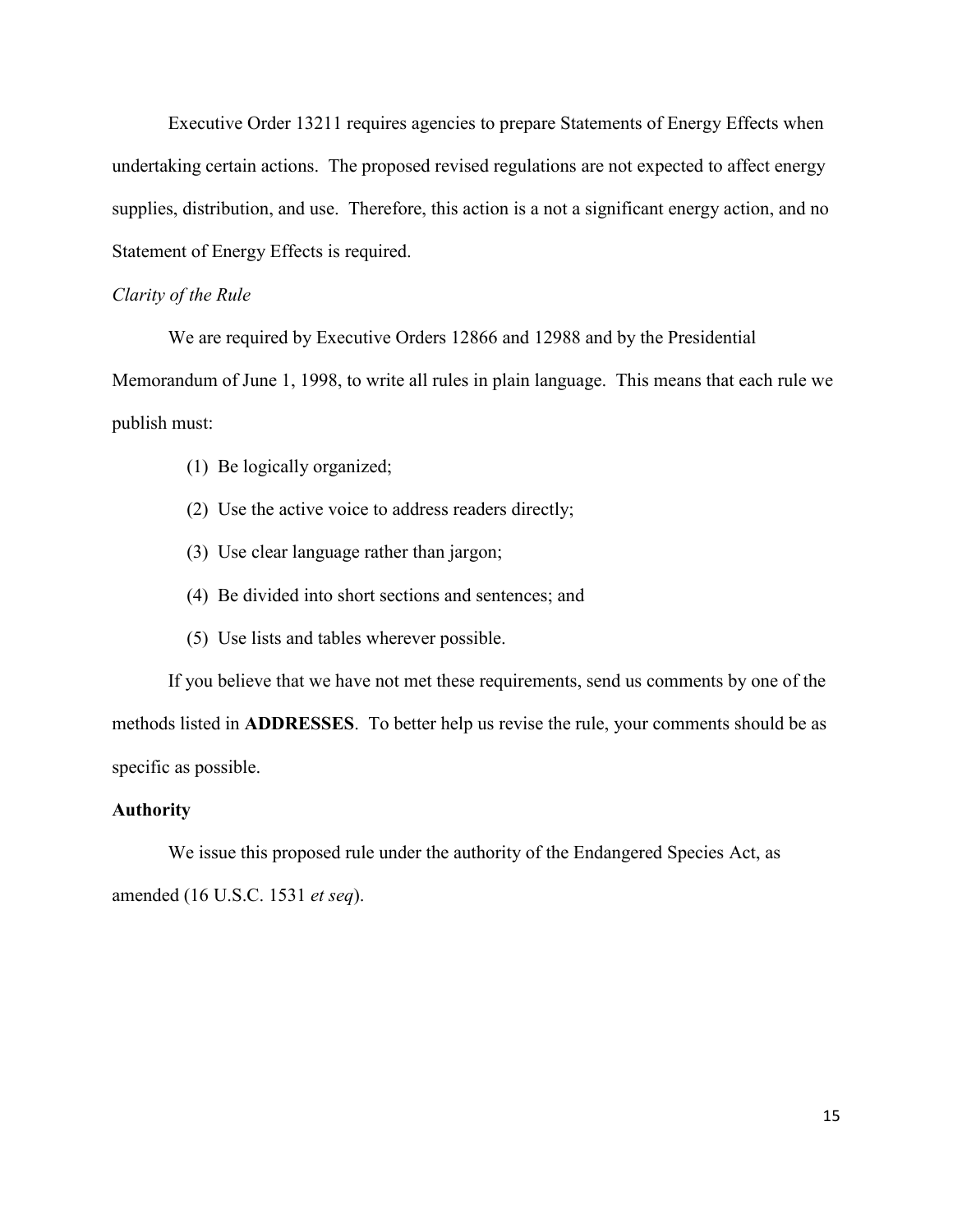### **List of Subjects in 50 CFR Part 424**

Administrative practice and procedure, Endangered and threatened species.

### **/s/ George Wallace,**

*Assistant Secretary for Fish and Wildlife and Parks, Department of the Interior.*  July 30, 2020

# **/s/ Chris Oliver,**

*Assistant Administrator, National Marine Fisheries Service, National Oceanic and Atmospheric Administration.* July 22, 2020

### **Proposed Regulation Promulgation**

For the reasons set out in the preamble, we hereby propose to amend part 424,

subchapter A of chapter IV, title 50 of the Code of Federal Regulations, as set forth below:

### **PART 424—LISTING ENDANGERED AND THREATENED SPECIES AND**

### **DESIGNATING CRITICAL HABITAT**

1. The authority citation for part 424 continues to read as follows:

AUTHORITY: 16 U.S.C. 1531 *et seq*.

2. Amend § 424.02 by adding a definition for "Habitat" in alphabetical order to read as follows:

#### **§ 424.02 Definitions.**